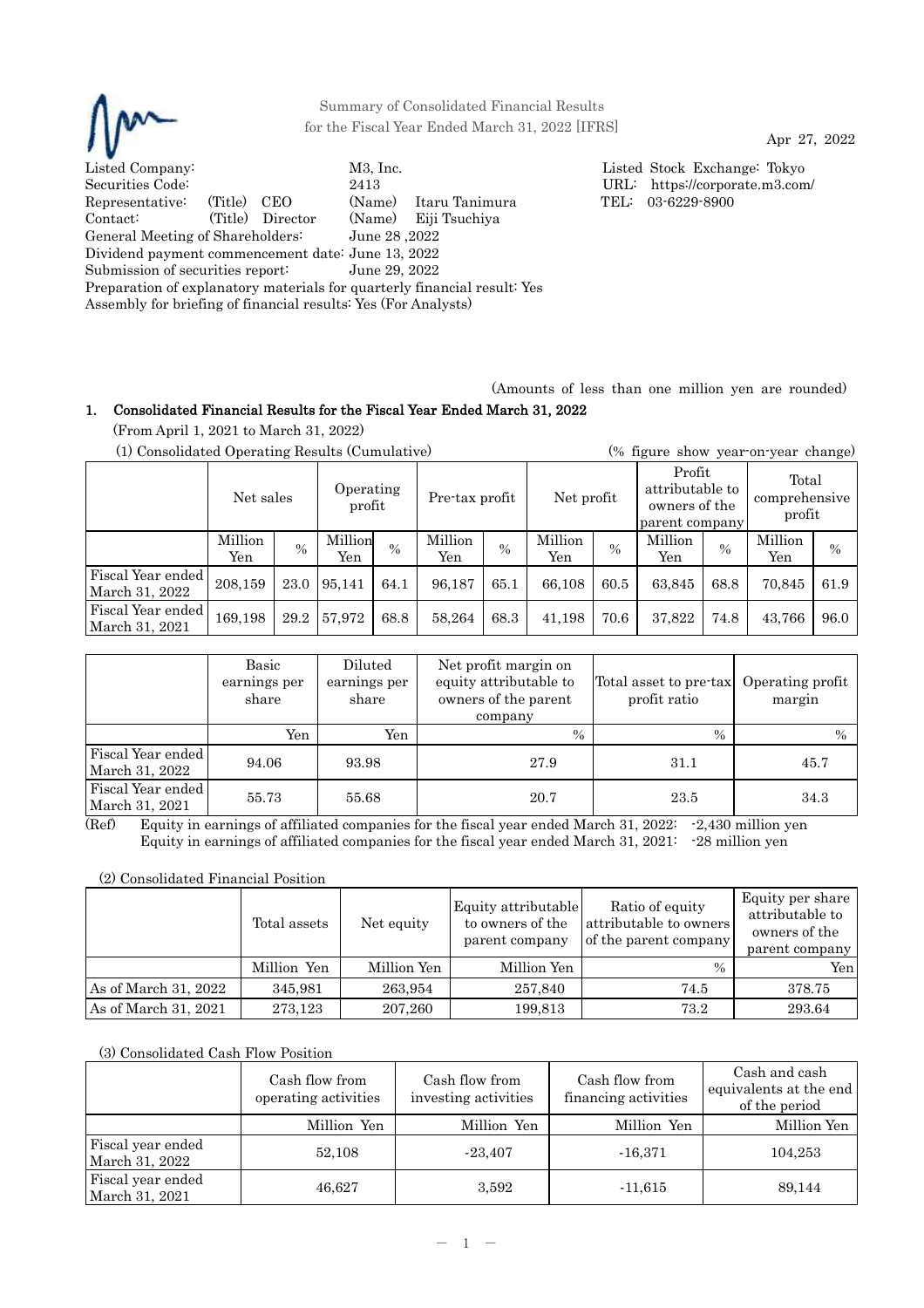# 2. Dividends

|                                                    |                          |                           | Annual dividends per share |                    |       |                               |                                            | Dividend payout                                                                   |
|----------------------------------------------------|--------------------------|---------------------------|----------------------------|--------------------|-------|-------------------------------|--------------------------------------------|-----------------------------------------------------------------------------------|
|                                                    | First<br>quarter<br>-end | Second<br>quarter<br>-end | Third<br>quarter<br>-end   | Fiscal<br>year end | Total | Dividend<br>payout<br>(Total) | Dividend<br>payout ratio<br>(Consolidated) | ratio attributable<br>to the owners of<br>the parent<br>company<br>(Consolidated) |
|                                                    | Yen                      | Yen                       | Yen                        | Yen                | Yen   | Million<br>Yen                | $\frac{0}{0}$                              | $\frac{0}{0}$                                                                     |
| Fiscal year ended<br>March 31, 2021                |                          | 0.00                      |                            | 12.00              | 12.00 | 8,145                         | 21.5                                       | 4.5                                                                               |
| Fiscal year ended<br>March 31, 2022                |                          | 0.00                      |                            | 16.00              | 16.00 | 10,862                        | 17.0                                       | 4.8                                                                               |
| Fiscal year<br>ending March 31,<br>2023 (Forecast) |                          | 0.00                      |                            |                    |       |                               |                                            |                                                                                   |

(Note) Dividend forecast for the fiscal year ending March 31, 2023 is currently undetermined. It is to be determined after consideration of capital needs and condition of cash flow hereafter.

3. Forecast for the Consolidated Fiscal Year Ending March 31, 2023 (from April 1, 2022 to March 31, 2023) Forecasts for the fiscal year ending March 31, 2023 are undisclosed due to inability to reasonably estimate the global COVID-19 pandemic impact on M3 group's domestic and overseas businesses. Although there may be certain areas of increased clarity, overall impact has been prolonged and complicated, still presenting high uncertainty. Forecasts will be promptly released as soon as conditions allow for reasonable estimates.

# ※ Notes

(1) Changes in significant subsidiaries during the period (changes in specific subsidiaries accompanying changes in scope of consolidation): None

(2) Changes in accounting policies and accounting estimates:

- (i) Changes in accounting policies required by IFRS: None
- (ii) Changes in accounting policies other than item (i) above: None
- (iii) Changes in accounting estimates: None

(3) Number of shares issued (common stock)

| (i) Number of shares outstanding at the end of the period (including treasury stock) |             |        |  |  |  |  |  |
|--------------------------------------------------------------------------------------|-------------|--------|--|--|--|--|--|
| As of March 31, 2022                                                                 | 678,904,600 | shares |  |  |  |  |  |
| As of March 31, 2021                                                                 | 678,785,600 | shares |  |  |  |  |  |
| (ii) Number of treasury stock at the end of the period                               |             |        |  |  |  |  |  |
| As of March 31, 2022                                                                 | 45,081      | shares |  |  |  |  |  |
| As of March 31, 2021                                                                 | 45,067      | shares |  |  |  |  |  |
| (iii) Average number of shares during the period (cumulative)                        |             |        |  |  |  |  |  |
| As of March 31, 2022                                                                 | 678,769,542 | shares |  |  |  |  |  |
| As of March 31, 2021                                                                 | 678,664,147 | shares |  |  |  |  |  |

※ This summary of financial reports is outside the scope of the review procedures for quarterly financial statements.

※ Explanation of proper use of financial results forecasts, and other special matters

(Caution regarding statements concerning the future)

The forward-looking statements herein are based on information available to the Company and on certain assumptions deemed to be reasonable at the date of publication of this document. They are not intended as the Company's commitment to achieve such forecasts, and actual results may differ significantly due to various factors.

(Explanatory materials for financial results)

Explanatory materials for financial results will be posted on our website on Wednesday, April 27, 2022.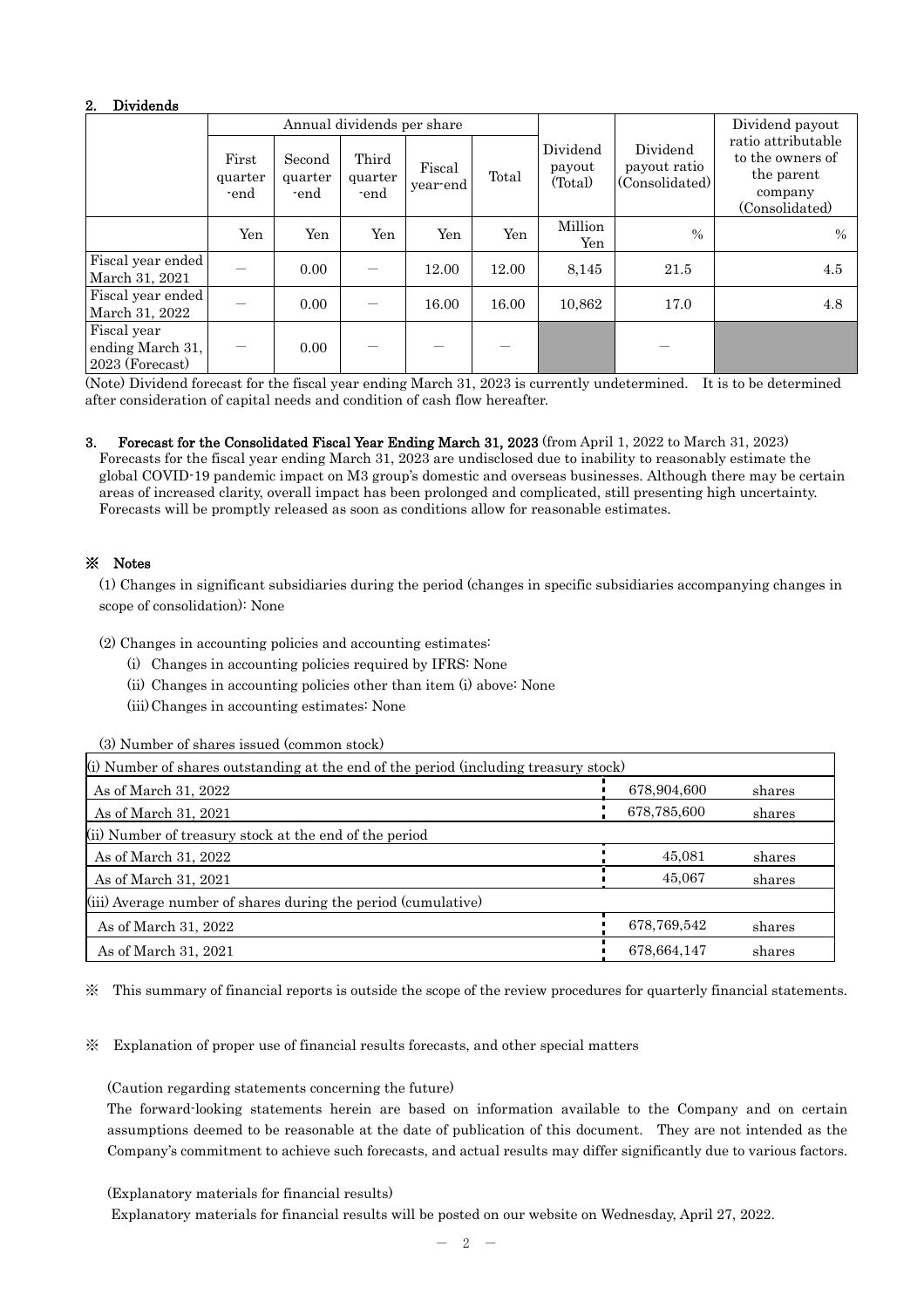# 4. Qualitative Information on Quarterly Results

#### (1) Explanation of consolidated operating results

In Japan, various services are provided for the 310,000+ physician members (as of April 27, 2022) via the "m3.com" website designed for medical professionals.

Medical Platform includes services which allow member physicians to proactively receive continuous and frequent information via the "m3.com" platform such as the "MR-kun" family services, marketing research capabilities paneling the physician members, and "QOL-kun" which provides marketing support for nonhealthcare related corporates desiring to advertise daily life services to doctors, offering a wide menu of services catering towards various agendas and purposes of our clients. Additionally, provision of next generation sales reps, or "Medical Marketers," and healthcare advertisement agency services are also being expanded via group companies.

Evidence Solution includes clinical trial related services centered around "Mr. Finder" which excavates institutions and patient participants for clinical studies, large-scale clinical study services, assistance for clinical trial operations by CROs, and administrative and operations support across the entire clinical trial process by SMOs, all provided through various group companies.

Career Solution provides job search and placement services for physicians and pharmacists through M3 Career, Inc.

Site Solution provides services supporting medical institution operations.

Furthermore, consumer facing services such as the "AskDoctors" (https://www.AskDoctors.jp/) website which connects public users with "m3.com" member physicians for answers to daily health questions, medical professional education such as national examination preparatory services provided by M3 Education, Inc., and equity method affiliate LINE Healthcare Corporation established with LINE Corporation to operate an online healthcare business, are all being expanded.

In Overseas, the U.S. portal website, "MDLinx," designed for healthcare professionals, continues to expand its member network-based services catering towards pharmaceutical companies, as well as its career support services for physicians and clinical trial support services. In Europe, the "Doctors.net.uk" U.K. portal website is expanding services for pharmaceutical companies, along with pharmaceutical database services offered by the Vidal Group in France, Germany, and Spain. Business expansion continues in Asia as well. Furthermore, Medlive Technology Co., Ltd., which operates the China business through its subsidiary, Jinye Tiancheng (Beijing) Technology Co., Ltd., has been deconsolidated from M3 as a result of M3's loss of control, and has become an equity-method affiliate of M3, as stated in the June 18th press release titled "Announcement Regarding the Recognition of Gains Relating to Loss of Control Over Subsidiaries." The company was publicly listed on the Stock Exchange of Hong Kong in July 2021.

Additionally, membership and panel participation at websites operated by M3 group starting with Japan, U.S., Europe, China, and Korea, now totals roughly 6 million physicians, enabling provision of marketing research services that span across a global scale.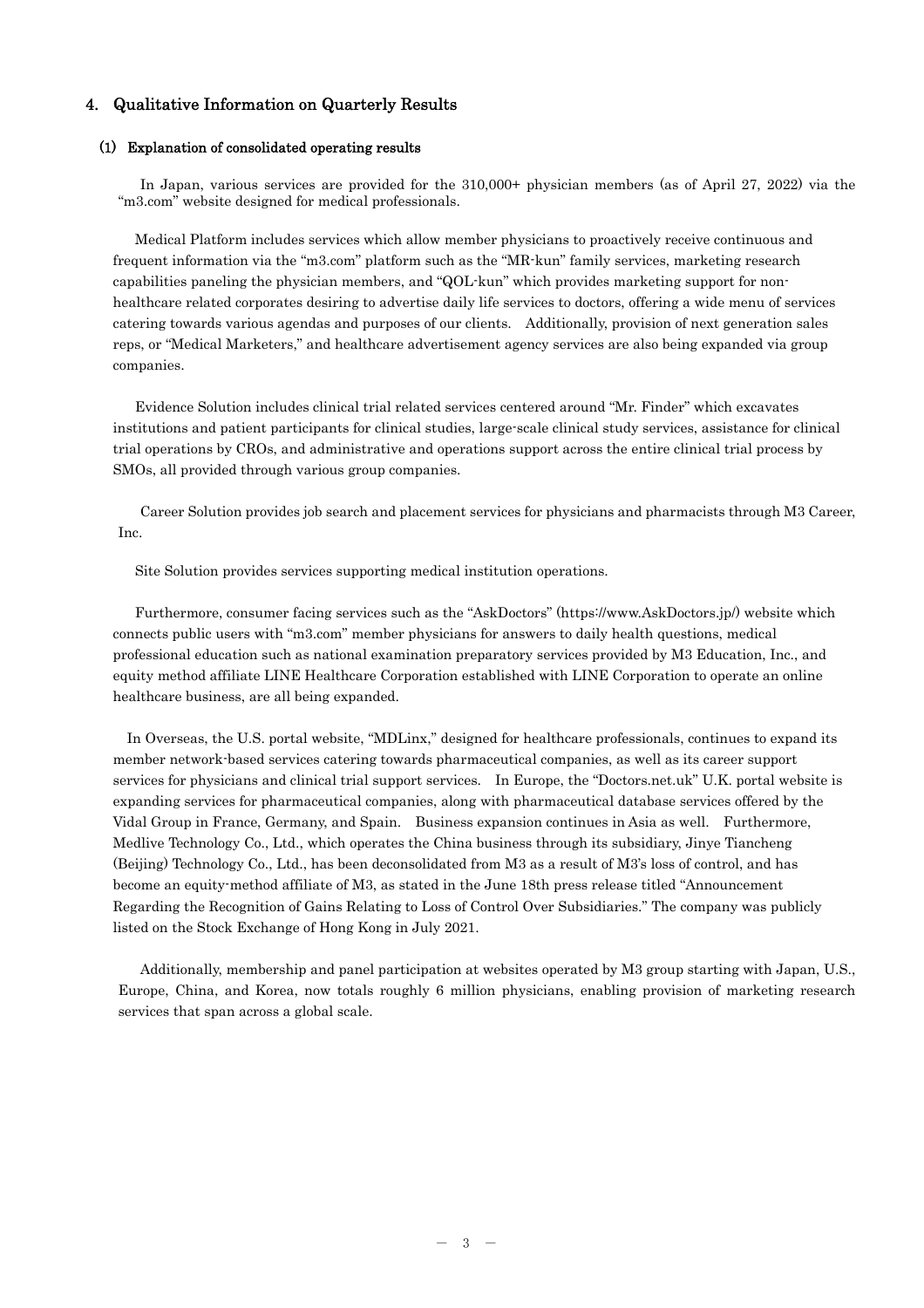## Consolidated results for the fiscal year (cumulative) (Unit: Million Yen)

|                  | Fiscal year ended         | Fiscal year ended        |           |                        |
|------------------|---------------------------|--------------------------|-----------|------------------------|
|                  | March 31, 2021            | March 31, 2022           |           |                        |
|                  | (April 1, 2020 to         | (April 1, 2021 to        |           | Fiscal year comparison |
|                  | Mar 31, 2021, cumulative) | Mar 31, 2022, cumulative |           |                        |
| Net sales        | 169,198                   | 208,159                  | $+38,962$ | $+23.0\%$              |
| Operating Profit | 57,972                    | 95,141                   | $+37,169$ | $+64.1%$               |
| Pre-Tax Profit   | 58,264                    | 96.187                   | $+37,922$ | $+65.1%$               |
| Net Profit       | 41,198                    | 66,108                   | $+24,911$ | $+60.5%$               |

# (Segment results) (Unit: Million yen)

|                          |                       | Fiscal year ended<br>March 31, 2021<br>(April 1, 2020 to<br>Mar 31, 2021,<br>cumulative) | Fiscal year ended<br>Mar 31, 2022<br>(April 1, 2021 to<br>Mar 31, 2022,<br>cumulative) |           | Fiscal year<br>comparison |
|--------------------------|-----------------------|------------------------------------------------------------------------------------------|----------------------------------------------------------------------------------------|-----------|---------------------------|
| Medical Platform         | Segment Net Sales     | 77,076                                                                                   | 85,928                                                                                 | $+8,852$  | $+11.5%$                  |
|                          | Segment Profit        | 37,903                                                                                   | 39,553                                                                                 | $+1,651$  | $+4.4%$                   |
| <b>Evidence Solution</b> | Segment Net Sales     | 19,473                                                                                   | 22,756                                                                                 | $+3,282$  | $+16.9%$                  |
|                          | <b>Segment Profit</b> | 3,618                                                                                    | 5.654                                                                                  | $+2,037$  | $+56.3%$                  |
| Career Solution          | Segment Net Sales     | 13,537                                                                                   | 14,094                                                                                 | $+557$    | $+4.1%$                   |
|                          | Segment Profit        | 3,753                                                                                    | 4,646                                                                                  | $+893$    | $+23.8%$                  |
| Site Solution            | Segment Net Sales     | 16,555                                                                                   | 35,184                                                                                 | $+18,629$ | $+112.5%$                 |
|                          | Segment Profit        | 1,537                                                                                    | 3,399                                                                                  | $+1,862$  | $+121.2%$                 |
| Overseas                 | Segment Net Sales     | 42,147                                                                                   | 51,831                                                                                 | $+9,684$  | $+23.0%$                  |
|                          | Segment Profit        | 12,599                                                                                   | 44,837                                                                                 | $+32,239$ | $+255.9%$                 |
| Other Emerging           | Segment Net Sales     | 3,328                                                                                    | 3,360                                                                                  | $+32$     | $+1.0%$                   |
| <b>Businesses</b>        | Segment Profit        | 950                                                                                      | $-601$                                                                                 | $-1,551$  |                           |
|                          | Segment Net Sales     | $-2,919$                                                                                 | $-4,994$                                                                               |           |                           |
| Adjustment               | Segment Profit        | $-2,387$                                                                                 | $-2,348$                                                                               |           |                           |
|                          | Net Sales             | 169,198                                                                                  | 208,159                                                                                | $+38,962$ | $+23.0%$                  |
| Total                    | Operating Profit      | 57,972                                                                                   | 95,141                                                                                 | $+37,169$ | $+64.1%$                  |

### 1) Medical Platform

Due to the strong demand remaining from pharmaceutical companies, Medical Platform segment sales reached 85,928 million yen, higher by 11.5% versus previous year. Upfront investments aimed for strengthening the pharmaceutical marketing team and future growth have raised SG&A mainly around personnel costs. Combined, Medical Platform segment produced profits of 39,553 million yen, higher by 4.4% versus previous year.

## 2) Evidence Solution

The effect of temporary halts in projects due to the COVID-19 pandemic in previous term alleviated, and an acceleration in COVID-19 related clinical trials have further supported the recovery process. The segment produced total sales of 22,756 million yen, higher by 16.9% versus previous year. Segment profit was 5,654 million yen, higher by 56.3% versus previous year.